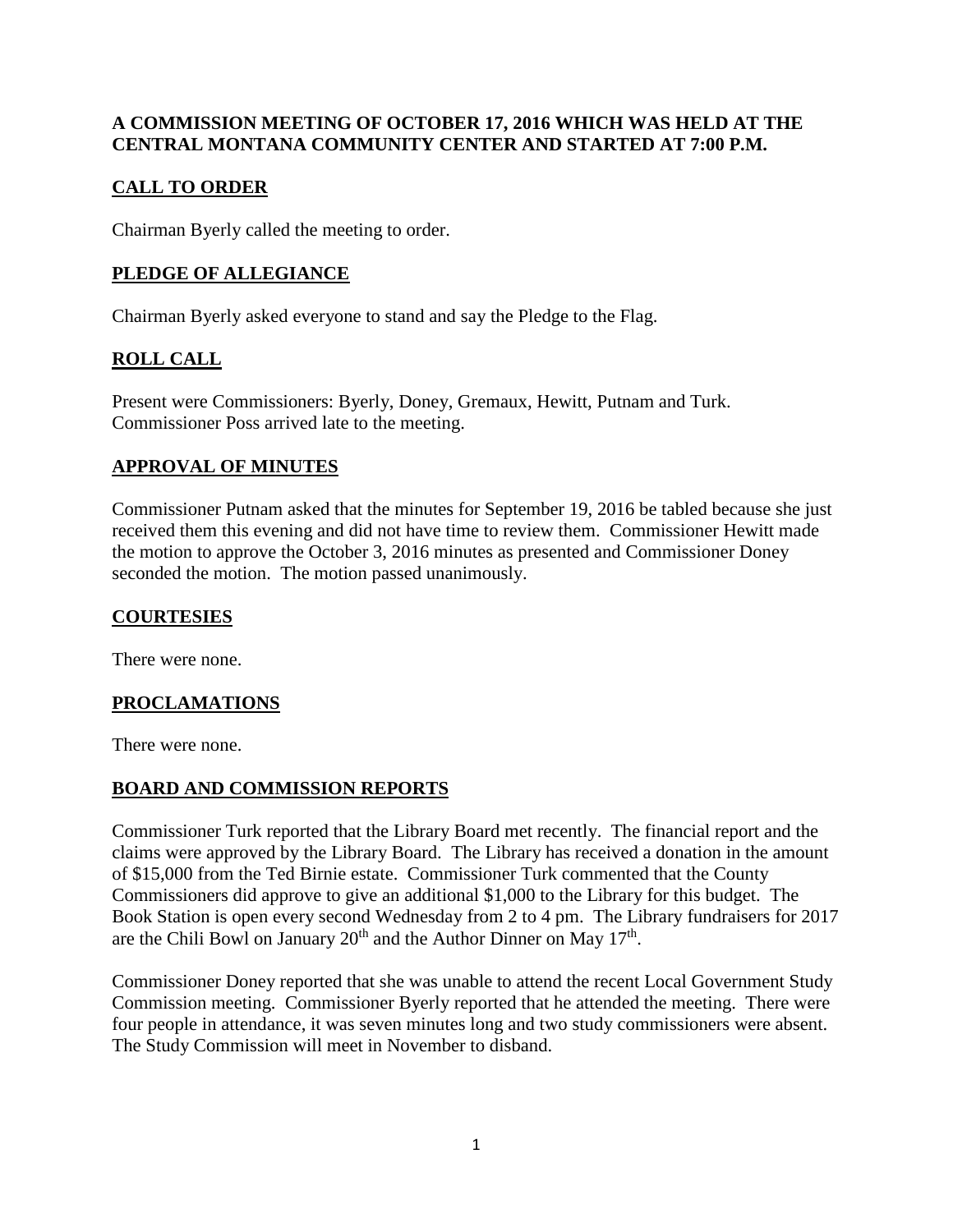Commissioner Hewitt reported that there was an Airport Meeting on October  $5<sup>th</sup>$ . There will be a special airport meeting on October 20, 2016 at 4 p.m. The meeting will be for the Airport Board to interview the companies that have applied for the engineering services for the runways. Mr. Tony Brown from Doc's has asked the airport board to look at putting a sign in the vicinity of the rest area.

Commissioner Putnam reported that she was unable to attend the Park and Recreation Board meeting due to a prior meeting commitment.

## **CONSENT AGENDA**

Commissioner Doney made the motion to approve the consent agenda and Commissioner Gremaux seconded the motion. The consent agenda was the acknowledgement of the claims that were paid from September 29, 2016 to October 4, 2016 for a total of \$15,816.11.

#### CITY MANAGER REPORT

Interim City Manager Holly Phelps reported on the following issues:

The City has received notice from the Community Development Block Grant (CDBG) program that they have been awarded a CDBG planning grant. Montana Preservation Alliance submitted a grant application sponsored by the City in the amount of \$35,000. The grant is for the preliminary architectural report for the Broadway Building. The group does plan on better winterizing the Broadway Building.

The City was also awarded a \$5,000 Montana Main Street planning grant. The grant will be used to explore the feasibility of a parklet, work on the design and eventually the placement of the parklet. There were some examples included in the packets.

At the recent Friends of the Trails meeting there was discussion on the Soccer Associations' proposal to locate a soccer field at Brewery Flats. The group decided to meet at the location on November 15<sup>th</sup> at 10 am to walk the project with representatives from the Soccer Association. Also, the Soccer Association has scheduled a meeting with members of the Big Spring Water Shed Council, to discuss the project.

Spika Design and Manufacturing's community volunteer projects day last week. The projects included cutting brush along the trails and they partnered with the Lewistown Downtown Association to trim the trees along Main Street. Public Works disposed of branches removed from the trees along Main Street.

The City Manager has received several calls regarding the Historic Downtown lights and that several of them are out. The City has a maintenance contract with Central Electric and they are working on the lights at this time. Central Electric is in the process of upgrading several of the lights to LED. The hope is that the LED lights will last longer and be more energy efficient.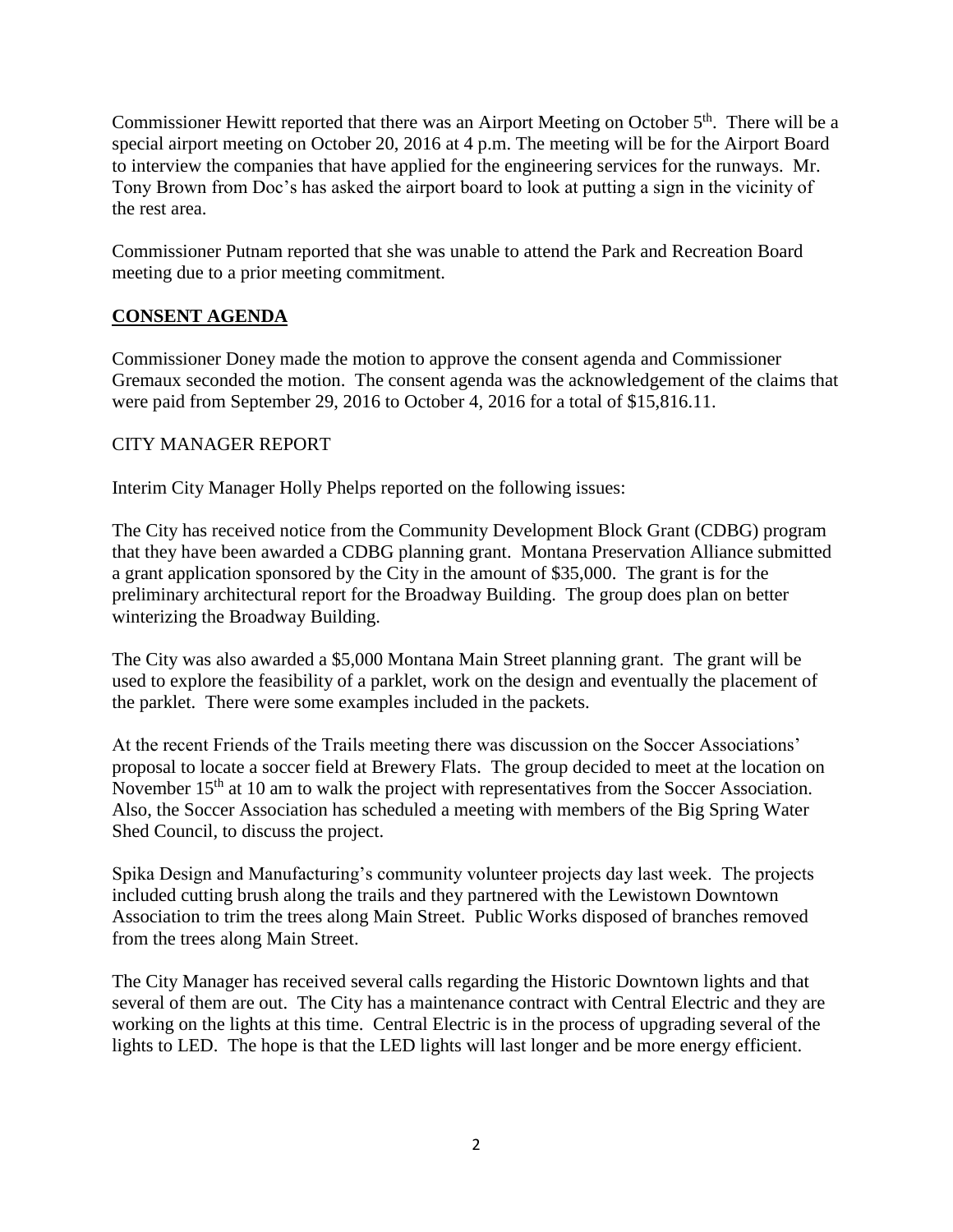Ms. Phelps commented that she would like to start a discussion of the strategic plan. Ms. Phelps reviewed some of the ideas and would like to discuss it over the next weeks on how the Commission would like to proceed.

Ms. Phelps reported that at the Recharge Our Community meeting there was some discussion on angled parking. Planning Director Duane Ferdinand explained how it would work and the possibility of a pilot program. Commissioner Byerly reported that he was also in attendance at the meeting. There appears to be a lot of support for trying this.

#### **REGULAR AGENDA – Resolutions, Ordinances & Other Action Items:**

1. Council on Aging annual report

Ms. Phelps introduced Stacy Auck, Director of Council on Aging. Ms. Phelps explained that this is a City owned building and there has been a long standing lease agreement in place and as part of the agreement is an annual report. Ms. Auck commented that by the way the agreement expires in 2020. Ms. Auck explained that one item in the lease agreement is that the Council on Aging must put \$1,000 each year into a roof fund. There is approximately \$26,000.04 in the roof fund and it is invested in the Central Montana Foundation. Ms. Auck explained some of the building equipment along with the repair and replacement that has been done. Ms. Auck reported the first project she took on was the grease trap and it was \$8,100 and was able to obtain grants from about half of the project. The heating/air conditioner unit has been replaced and the amount was approximately  $\frac{$}{57,100}$ . Ms. Auck the condenser unit for the walk in cooler has been replaced and it now located on the roof and the cost of that project was \$5,200. Ms. Auck explained that unexpectedly the dishwasher booster died and they were able to get it fixed and the cost was around \$2,000. Ms. Auck explained that the funding for the program is through the Area II Agency on Aging and they tell us how much money we will get and it dependent on the number of senior citizens in the county. Ms. Auck further explained that the funding for the transportation grant will be changing and the funding will be based on number of rides. Ms. Auck reported that the County does give about \$20,000 each year. The available programs were discussed briefly. Ms. Auck then explained that some of the funding does come from fund raisers. Ms. Auck explained the fund raisers. Ms. Auck considers the big fundraisers are Dream Vacation and Hats n Horses. The transportation program have a Bingo day in October and all the money raised goes to the transportation program. Ms. Auck stated that she thinks that the Treasure Depot is their biggest and best fund raiser, all of the items are donated and there are a lot of volunteers that help with it. Ms. Auck explained that prior to this positon she was a business and math teacher for 26 years

2. Discussion and action on approving the purchase of a sweeper for the Street Department

Ms. Phelps explained that the Public Works Department has talked about the purchase of a new sweeper for several years. Several different models have been looked at over the years and recently the crew was able to test a regenerative air sweeper and the company is out of Spokane. It was the first time the public works crew liked the sweeper. A bid was for a sweeper was put together and advertised. Further discussion followed. Ms. Phelps explained that the Public Works recommendation is the demo version and we had budgeted \$250,000 and the price